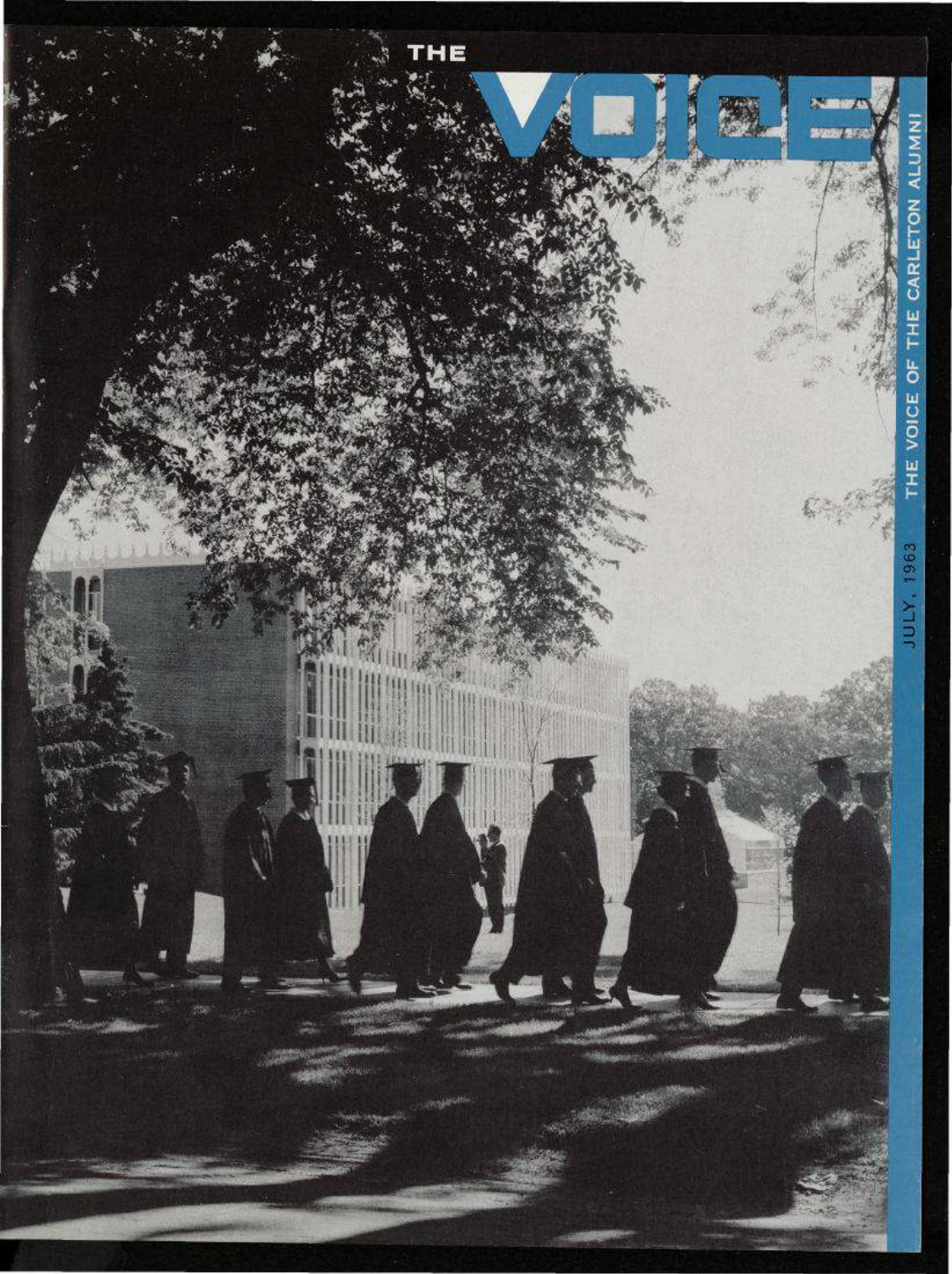# **HISTORIC COMMENCEMENT HELD**

 $\mathbb{C}$ ommencement is always an important time for graduating seniors, their parents, and all members of the College community. Carleton's 1963 Commencement, its eightyninth, was no exception and it was historic in a number of ways.

The Class of 1963 was not only the largest class in the history of the College, but its members had the distinction of being the first graduates to receive diplomas from Carleton's first alumnus president, Dr. John W. Nason, '26.

While Mr. Nason was presiding at his first commencement as Carleton's president, Professor Alfred J. Hyslop was serving as marshal of the academic procession for the last time. For details concerning the retire-

PROFESSOR ALFRED J. HYSLOP, RETIRING CHAIRMAN OF THE ART DEPARTMENT, LEADS THE ACADEMIC PROCESSION FOR THE LAST TIME



ment of Professor and Mrs. Hyslop and their careers at Carleton, see the May issue of the VOICE.

### BACCALAUREATE ADDRESS

In his Baccalaureate Address on Thursday afternoon, June 13, President Nason told the seniors that a liberal education should enrich the spirit, not the bank account. He warned of the dangers of the increasing professionalism in our society. He said that the purpose of education was not to teach conclusions, but how to reach them; not to impose any one doctrine, but to encourage conviction; education should cast such a light on a man's youth as will illuminate him throughout the rest of his life.

He told the members of the Class of 1963: "I propose to explore with you what some of the ends and purposes of Carleton are and may be, in the hope that we shall find some real communication. You see, you have a very special role for my wife and me. Many of you have helped to show me the proper way to go this first year, and most of you have added very pleasant moments to Mrs. Nason's and my life here at Carleton. And so being the first class to graduate since we returned to the College, you will have a place in our affections and in our memory which I suppose no other class will have. . . .

## WHEN YOU COME BACK

"I hope when you come back to Carleton you will look upon your years here with a perspective that maturity and wisdom can give you. And I hope you will use your gifts, those that you brought here, and those that you have sharpened and developed here, to make the world a little closer to that ideal which has just been described. That is part of what a liberal education is for."

On Friday morning, June 14, a large audience of parents, friends, and other distin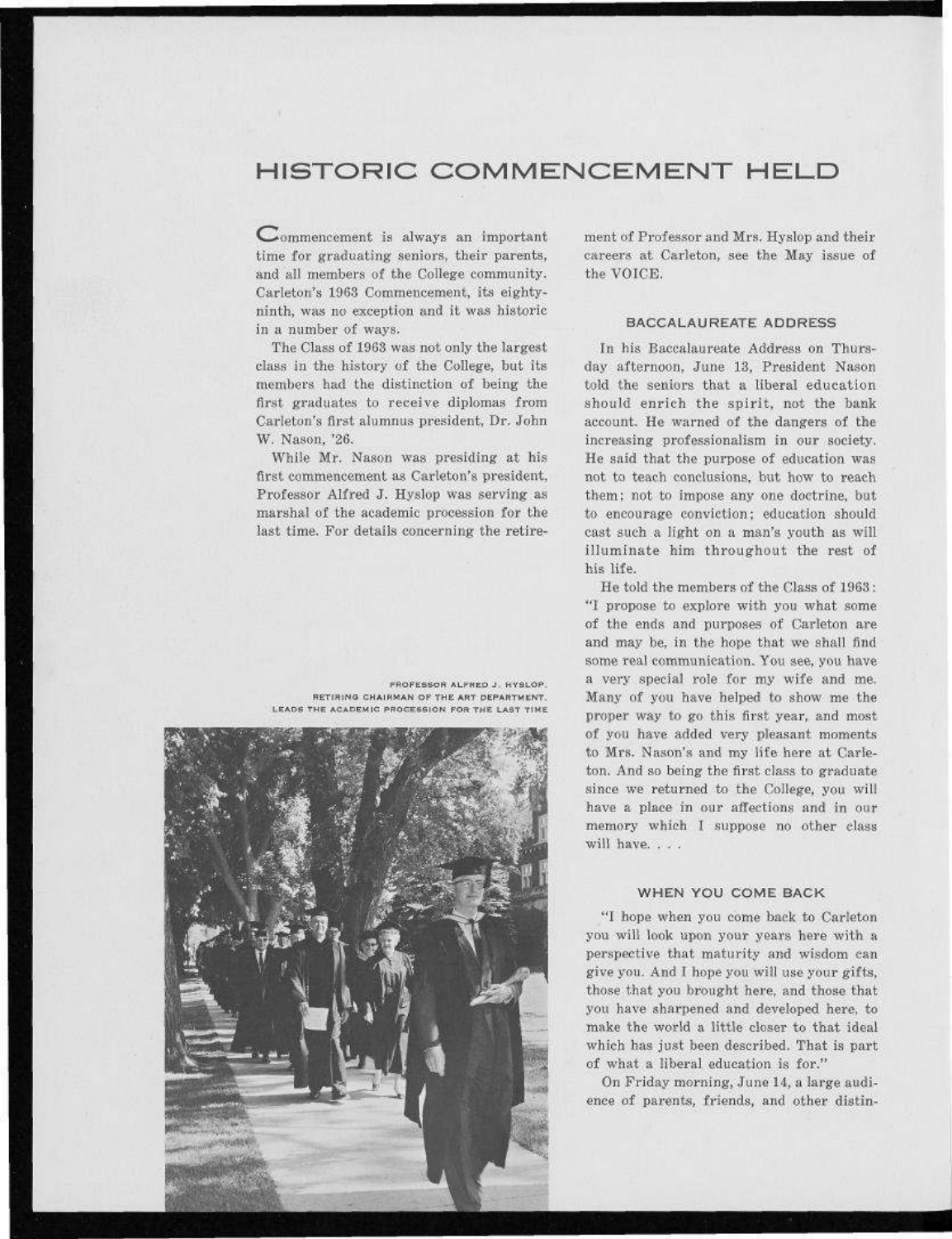guished guests assembled on The Common north of Skinner Memorial Chapel. Members of the audience enjoyed the sunny, pleasant weather and watched faculty, trustees, special guests, and seniors march from Laird Hall towards the official platform with its maize and blue background and the large gold seal of the College in the foreground. The academic procession was accompanied by the traditional chimes.

#### DR. COWLING, HYSLOPS STAND

At the request of President Nason, Dr. Donald J. Cowling, President-Emeritus, and Professor and Mrs. Alfred J. Hyslop (Helen Murdoch, '22) stood while the audience applauded them for their many years of distinguished service to Carleton College.

President Nason then introduced The Honorable, Eugenie Moore Anderson, '31, American Minister to Bulgaria, the first woman since 1917 to give the Commencement Address at Carleton.

She recalled that while she was at Carleton as an undergraduate she met her husband — "naturally the most important event in a woman's life." She also mentioned that at Carleton she had fallen in love with Johann Sebastian Bach. "And last, but not least, it was here at Carleton that the late, beloved Professor Karl Schmidt introduced me to philosophy.

"I discovered Plato and Herakleitos, whose impassioned declaration, 'Everything changes! Nothing remains the same!' seems acutely apt for our own era of cataclysmic change."

Mrs. Anderson continued by asking the graduating seniors if they realized what privileged men and women they were. "I, too, have been unusually fortunate. I have had the honor to serve our country first in Denmark, one of our staunch Scandinavian allies, and now in Bulgaria, a rugged and beautiful Balkan country in a part of Europe known to few Americans. I have also lived and traveled unofficially but widely in India



THE HONORABLE, EUGENIE MOORE ANDERSON, '31, AMERICAN MINISTER TO BULGARIA, CARLETON COMMENCEMENT SPEAKER AND RECIPIENT OF HONORARY DEGREE

and Asia. Perhaps because I have lived abroad in these three sharply differing areas of our conflicted world, it seems to me that most of us are unaware of our incredibly good fortune."

She said that as Americans we are privileged because "We have inherited the treasure of freedom. . . . America has achieved a pinnacle of affluence, never before known in history. . . . The American Revolution remains the hope of mankind."

She continued by saying, "Despite our own sometimes tarnishing failures, despite years of propaganda and depths of ignorance, the vision of a dynamic, free America still prevails around the world."

In the first policy statement made publicly in several years by a State Department official concerning Eastern Europe, Mrs. Anderson pointed out that "The peoples of Eastern Europe are aware of the disarray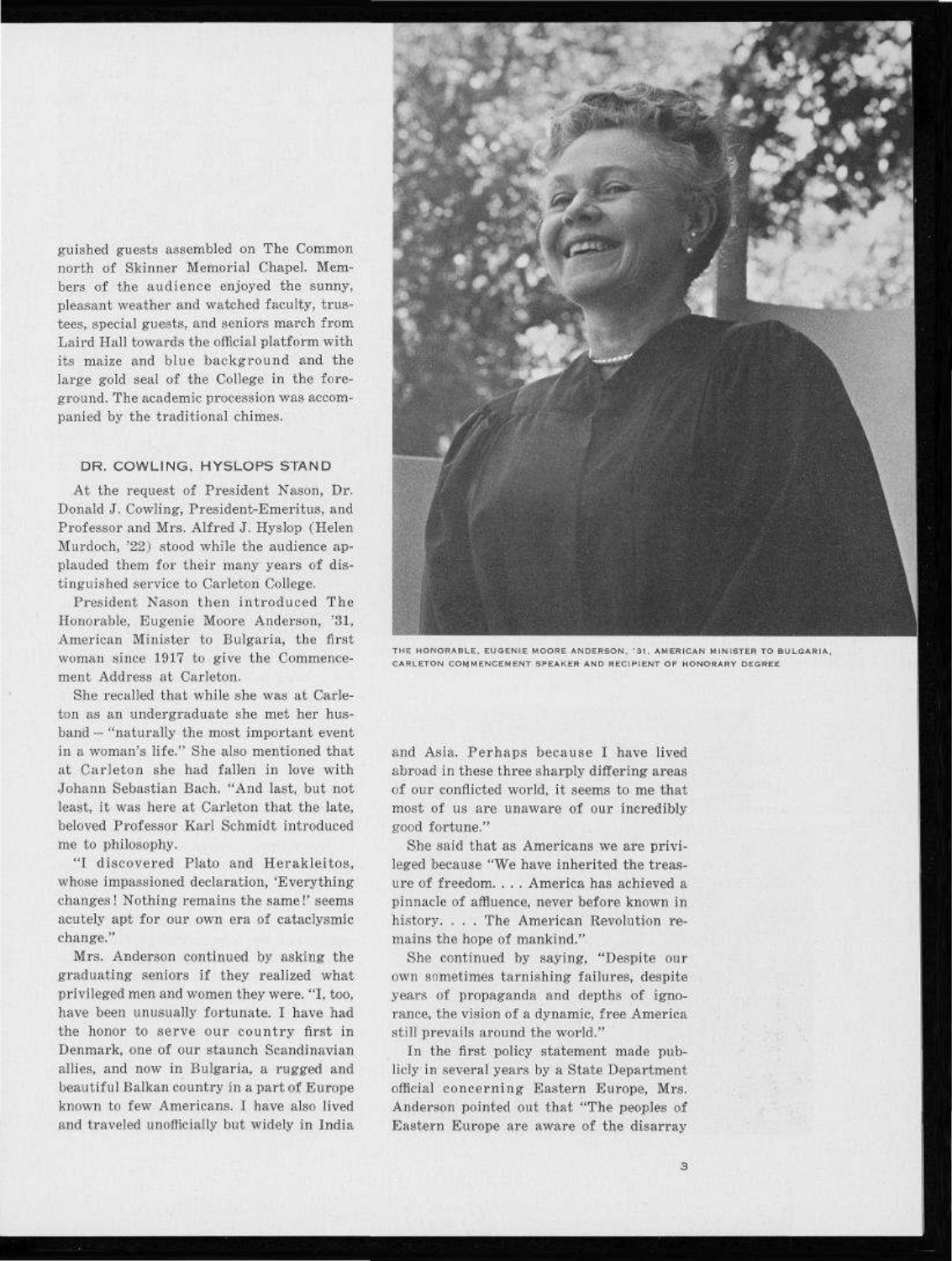# COMMENCEMENT CONTINUED

in the Communist world. And whether they know it or not, they have contributed to their own welfare by the pressure they have brought against their governments. Whether by passive resistance or occasional overt action, the people themselves have forced changes and concessions from their governments.

"We believe that Eastern Europe is today in a state of flux. No one can predict what will evolve. Meanwhile we intend to maintain an active policy which will expand our contacts with Eastern Europeans. We persistently wish to demonstrate that we are concerned with the welfare of these peoples. We are interested in their national aspirations for independence. We want to keep them informed about Western thought in all areas of science and culture.

"The process of change in Eastern Europe is bound to continue. The ideological rift between the Soviet Union and Communist China must necessarily have a strong impact on the Communist world. The Common

ONE OF THE MEMBERS OF THE LARGEST GRADUATING CLASS IN CARLETON'S HISTORY, EACH OF WHOM RECEIVED A PERSONAL GREETING AND HIS DIPLOMA FROM PRESIDENT NASON (RIGHT). DEAN GILMAN (AT FAR LEFT) READ NAMES OF THE 274 SENIORS LISTED ON THE PROGRAM. ONE WAS GRADUATED "SUMMA CUM LAUDE," 24 "MAGNA CUM LAUDE," 39 "CUM LAUDE"



 $\bar{A}$ 

Market factor in European and world trade will add some hardship to the Eastern European countries. Already they are trying to avoid the anticipated disequilibrium by integrating their own economies. At the same time they continue to be fascinated by the possibilities of trade contacts with the West. In the light of all these shifting forces, the United States must pursue a complex policy which can take account of the area's new dynamics."

## TIDES OF CHANGE AT WORK

Referring to the Eastern European peoples, Mrs. Anderson said: "They, too, dream of being able to enrich their lives, to enjoy the responsibility of liberty and to pursue the goal of happiness. They too believe in the dignity of man. Let us maintain our confidence in these peoples, who through the centuries have endured so much. The tides of change which now encompass the globe are at work in Eastern Europe too."

In concluding her address, Mrs. Anderson added: "Finally, I submit that American foreign policy also depends on American politics. It is important that some of you will enter the American Foreign Service, the Peace Corps, AID. Indeed I would urge you to consider giving several years of your lives to serving your country abroad.

"But fully as urgent is the need for inspired, courageous men and women at home to help shape American politics, which in turn molds our foreign policy. . . . Our country needs more young men and women who understand the infinite worth of the individual and his freedom. We need more young Americans who want to share our liberties, our abundance, our dreams with others. For it is the unfinished American Revolution which is still the hope of mankind.

"As Lincoln said so well, when pondering the meaning of our Revolution:

'It was not the mere matter of separation of the colonies from the motherland — but something in that Declaration giving lib-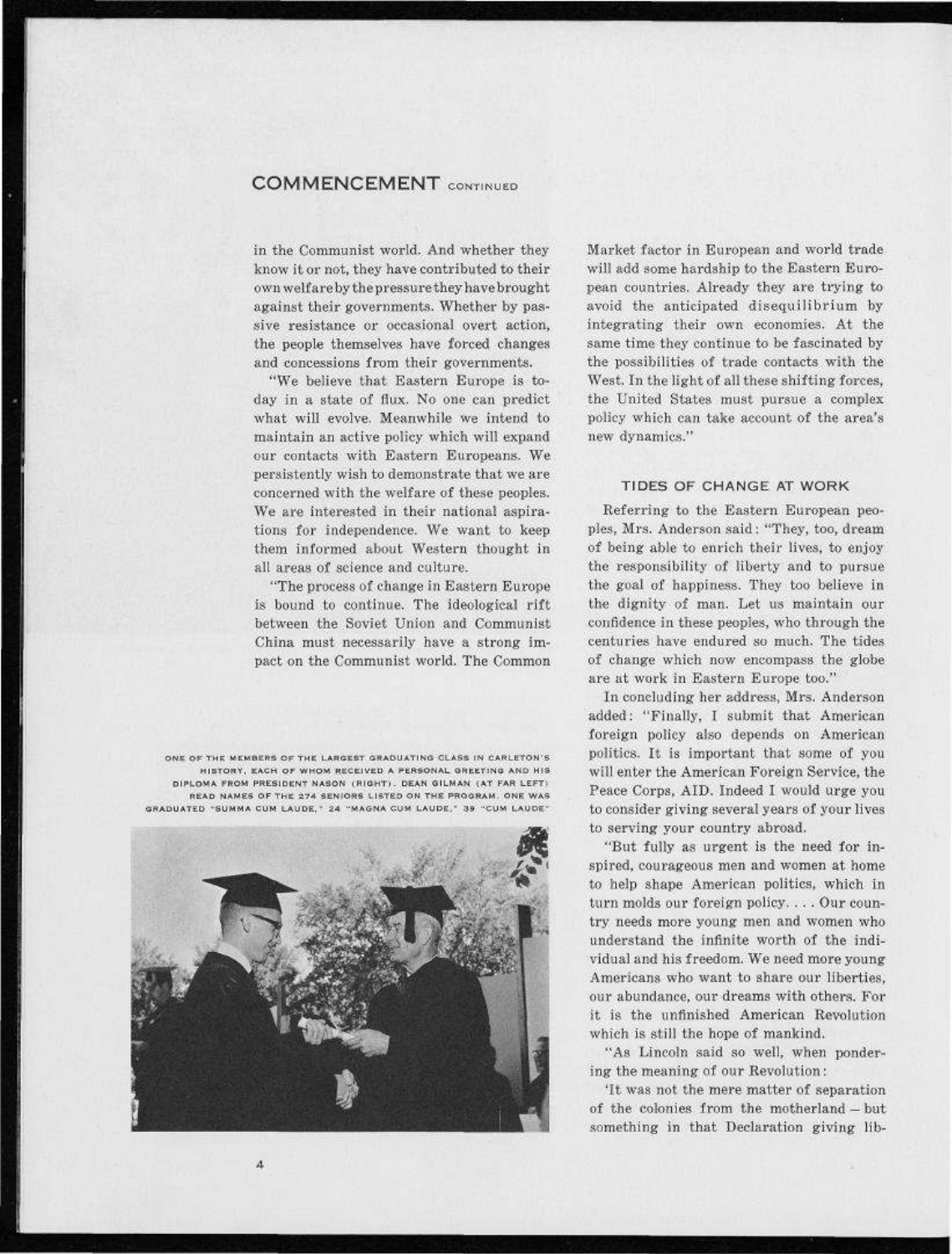

PRESIDENT CLEMENS MATTHEW GRANSKOU OF ST. OLAF COLLEGE RECEIVES APPLAUSE AFTER BEING AWARDED THE HONORARY DEGREE OF DOCTOR OF LAWS BELOW: EMINENT POET AND CRITIC ALLEN TATE RECEIVES HONORARY DOCTOR OF LETTERS DEGREE

erty, not alone to the people of this country, but hope to the world for all future time.'"

Following the Commencement Address, Dean Richard C. Gilman presented the 274 members of Carleton's 1963 graduating class to President Nason for the degree of Bachelor of Arts.

One member of the class, Peter Basquin of Northfield, Minn., received his degree with the rank of *summa cum laude. A* number of other senior honors were announced on the graduation program. These included honors in independent study, distinction in a department, membership in Phi Beta Kappa and Sigma Xi, and special prizes and awards.

Two awards not previously announced were the Beson Award for athletic and academic excellence which went to Thomas

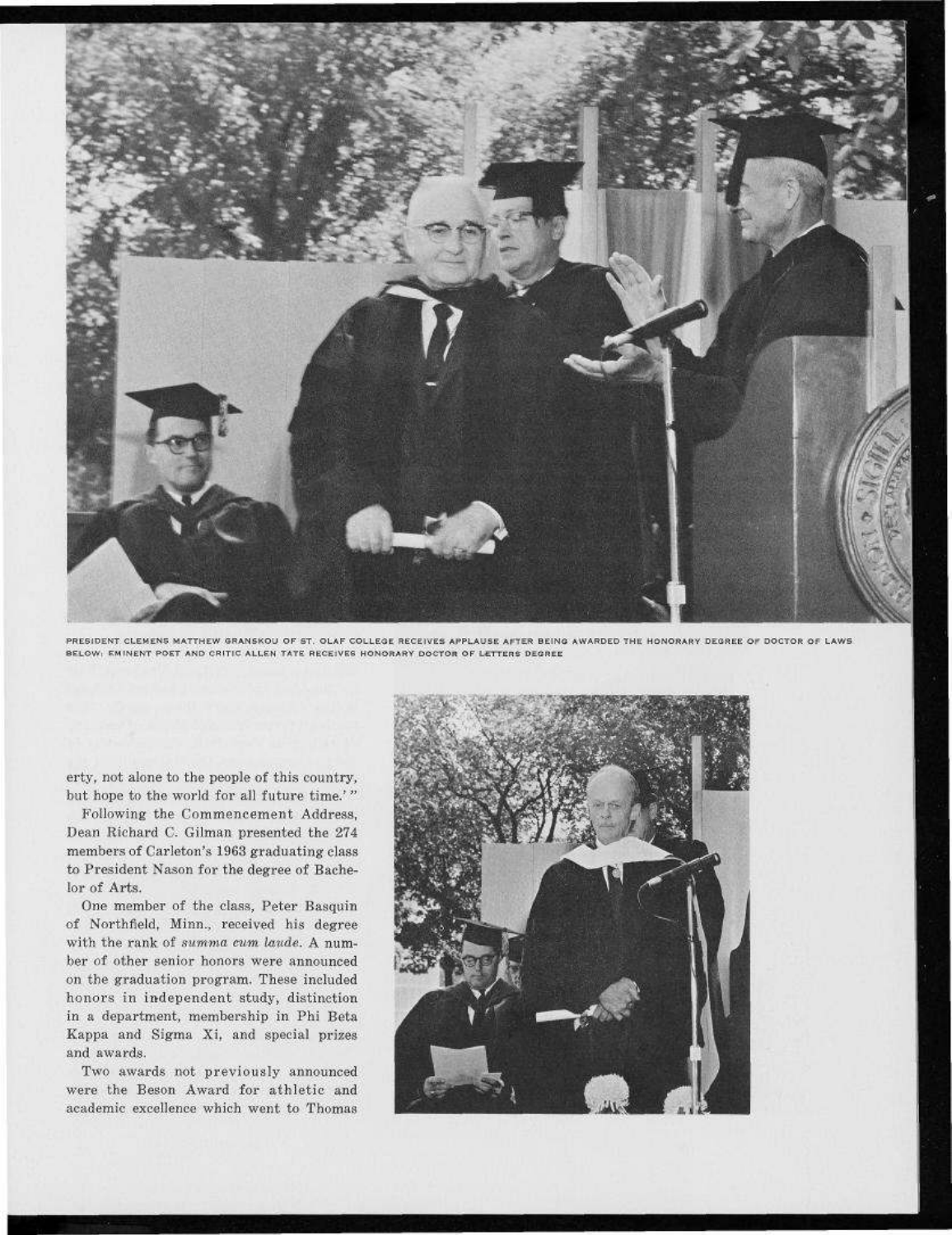

PROFESSOR HYSLOP CHATS WITH ST. OLAF'S PRESIDENT GRANSKOU AND WITH CARLETON TRUSTEES ELLWOOD NEWHART, '28, AND ATHERTON BEAN, '31

A MOMENT FOR REFLECTION; DOCTORS NASON, TATE, GRANSKOU



SENIORS MINGLE WITH CROWD, TURN NOSTALGIC



# COMMENCEMENT CONTINUED

Rankin who was graduated *magna cum laude*  and who is the son of the late Professor Thomas E. Rankin, a member of the Carleton faculty from 1928 to 1946, who taught English and served as chairman of the English Department. Richard Paul Olson received the Dana Award for Personal Achievement. This award was established by Ellis H. Dana, '24, in memory of his grandfather, the Reverend Malcolm Mc-Gregor Dana, a trustee of Carleton from 1878 to 1888.

#### THREE HONORARY DEGREES

Honorary degrees were conferred on three distinguished individuals: Professor Allen Tate of the University of Minnesota, President Clemens Matthew Granskou of St. Olaf College, and The Honorable, Eugenie Anderson, American Minister to Bulgaria.

Reed Whittemore, Chairman of the English Department, presented Professor Tate for the degree of Doctor of Letters. Included in the citation were these words: "His southern career included sieges of teaching or editing at Vanderbilt, the University of North Carolina, and the University of the South. His northern career has ranged from Princeton, New York University, and the University of Chicago to such exotic places as Oxford and, for the last twelve years, the University of Minnesota.

"His poetry is known and read in most English-speaking countries, north and south. He has written several properly celebrated books of literary criticism, the most comprehensive of which is the recent essay collection. *The Man of Letters in the Modern World.* And he has won several of our country's most important literary awards."

Dr. Carlton C. Qualey, Professor of American History, presented President Clemens Matthew Granskou of St. Olaf for the degree of Doctor of Laws. He said in part: "Mr. Granskou took over a college of modest size and .resources and in twenty